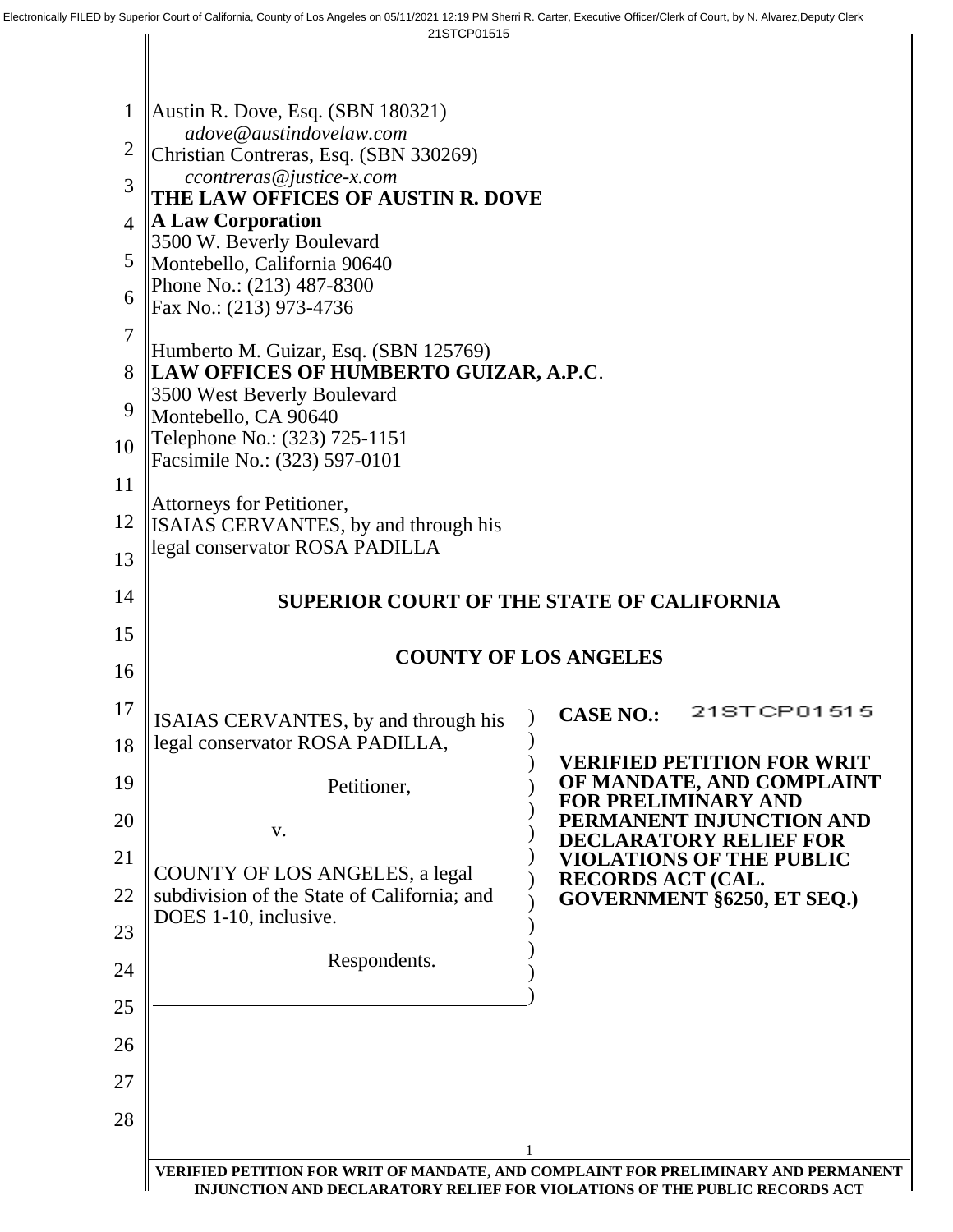| 1              |                                                                                                                                                                  |
|----------------|------------------------------------------------------------------------------------------------------------------------------------------------------------------|
| $\overline{2}$ | <b>INTRODUCTION</b>                                                                                                                                              |
| 3              | This action brought pursuant to the California Public Records Act (Gov. Code<br>1.                                                                               |
| $\overline{4}$ | § 6250 et seq.) (hereinafter sometimes "CPRA") by <b>Petitioner ISAIAS CERVANTES, by</b>                                                                         |
| 5              | and through his legal conservator ROSA PADILLA, who challenges the failure of                                                                                    |
| 6              | Respondent COUNTY OF LOS ANGELES (hereinafter sometimes "COUNTY") to legally                                                                                     |
| 7              | comply with the requirements of the California Constitution and the California State record                                                                      |
| 8              | retention and disclosure laws.                                                                                                                                   |
| 9              | Local agencies are mandated by California law to retain public records and<br>2.                                                                                 |
| 10             | disclose them upon request, permitting the public "access to information concerning the                                                                          |
| 11             | conduct of the people's business [which] is a fundamental and necessary right of every                                                                           |
| 12             | person in this state." (Gov. Code §§ 6200 et seq.; 6250 et seq.; and 34090 et seq.) These                                                                        |
| 13             | laws facilitate efficient and transparent governance by ensuring that local government                                                                           |
| 14             | officials, staff, and the public at-large have a fuller understanding of public agencies'                                                                        |
| 15             | actions to better guide decision-making.                                                                                                                         |
| 16             | By this petition and pursuant to Code of Civil Procedure §§ 1085, et seq. and<br>3.                                                                              |
| 17             | Government Code §§ 6250, et seq., Petitioner ISAIAS CERVANTES specifically requests                                                                              |
| 18             | a writ of mandate be issued to enforce the California Public Records Act against the County                                                                      |
| 19             | of Los Angeles and the Los Angeles Sheriff's Department. The basis of this petition is                                                                           |
| 20             | pursuant to a public records act request which has been ignored. On April 4, 2021, Petitioner                                                                    |
| 21             | <b>ISAIAS CERVANTES</b> submitted a request for records concerning Los Angeles County                                                                            |
| 22             | Sheriff's Department's (hereinafter sometimes "LASD") March 31, 2021, shooting of                                                                                |
| 23             | <b>ISAIAS CERVANTES.</b> To date, <i>zero</i> records have been disclosed to Petitioner, including                                                               |
| 24             | failing to disclose the names of the two (2) deputies personally involved in shooting ISAIAS                                                                     |
| 25             | CERVANTES. Respondent refused to release several categories of requested records.                                                                                |
| 26             | Respondent has violated its legal obligations under the California Constitution and                                                                              |
| 27             | California Government Code. Petitioner ISAIAS CERVANTES therefore asks this Court                                                                                |
| 28             | for a writ of mandate to command the Los Angeles County Sheriff's Department's to<br>$\overline{2}$                                                              |
|                | VERIFIED PETITION FOR WRIT OF MANDATE, AND COMPLAINT FOR PRELIMINARY AND PERMANENT<br>INJUNCTION AND DECLARATORY RELIEF FOR VIOLATIONS OF THE PUBLIC RECORDS ACT |

Ι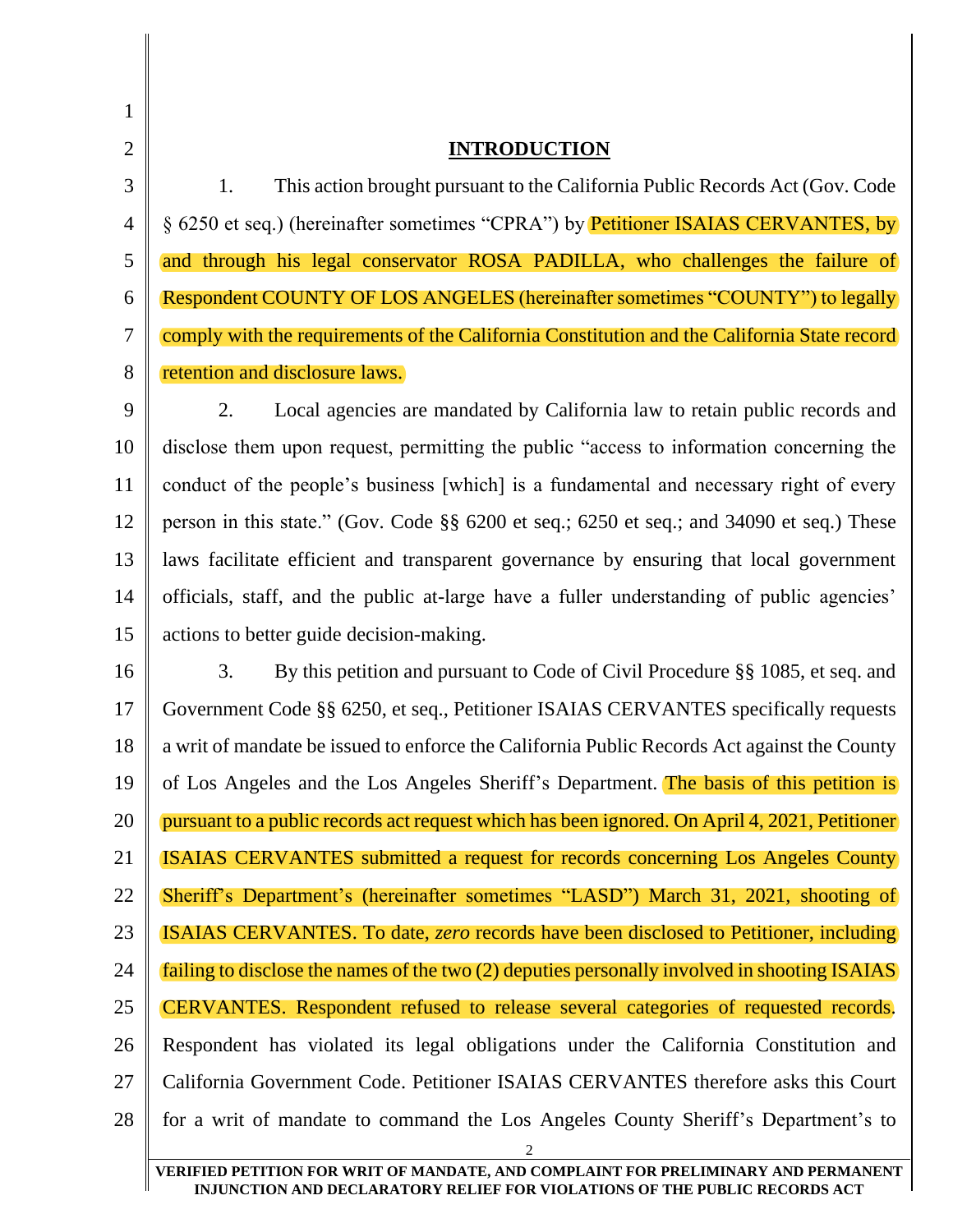1 2 comply with the CPRA, together with relief for the causes of action of declaratory relief and injunctive relief.

3

### **PARTIES**

4 5 6 7 8 9 10 4. Petitioner ISAIAS CERVANTES is a 25-year-old special needs, intellectually disabled adult, with the relative maturity of a 6-year-old. ISAIAS CERVANTES weighed 130 to 140 pounds at the time of the shooting. Petitioner is also deaf, has OCD, and is autistic. ISAIAS CERVANTES was at all relevant times a resident of Los Angeles County, California. ISAIAS CERVANTES, pursuant to California Code of Civil Procedure Section 372m, brings this petition by and through his court appointed conservator and mother, ROSA PADILLA.

11 12 13 14 15 16 5. Respondent County of Los Angeles is a local public agency within the meaning of Government Code§ 6252(d). The Los Angeles County Sheriff's Department is a department of the County. The two deputies who were involved in shooting Petitioner are employees of the County of Los Angeles. At all times relevant the deputies who used force on petitioner were acting under color of law as sheriff deputies for the County of Los Angeles.

17 18 19 20 21 22 6. Respondents Does 1-10 are sued under fictitious names. Their true names and capacities are unknown to Petitioner. When their true names and capacities are ascertained, Petitioner will amend this petition to assert them. Petitioner is informed and believes that each of the fictitiously named respondents is responsible in some manner for the occurrences herein alleged, and that the damages as herein alleged were proximately caused by their conduct.

23

## **JURISDICTION & VENUE**

24 25 26 7. This court has jurisdiction under Government Code §§ 6258, 6259, Code of Civil Procedure §§ 525, 1060, and 1085, and Article VI, section I of the California Constitution.

27 28 8. Venue is proper in this Court. The records in question, or some portion of them, are situated in the County of Los Angeles. Gov't Code § 6259; Code Civ. Pro. § 40 I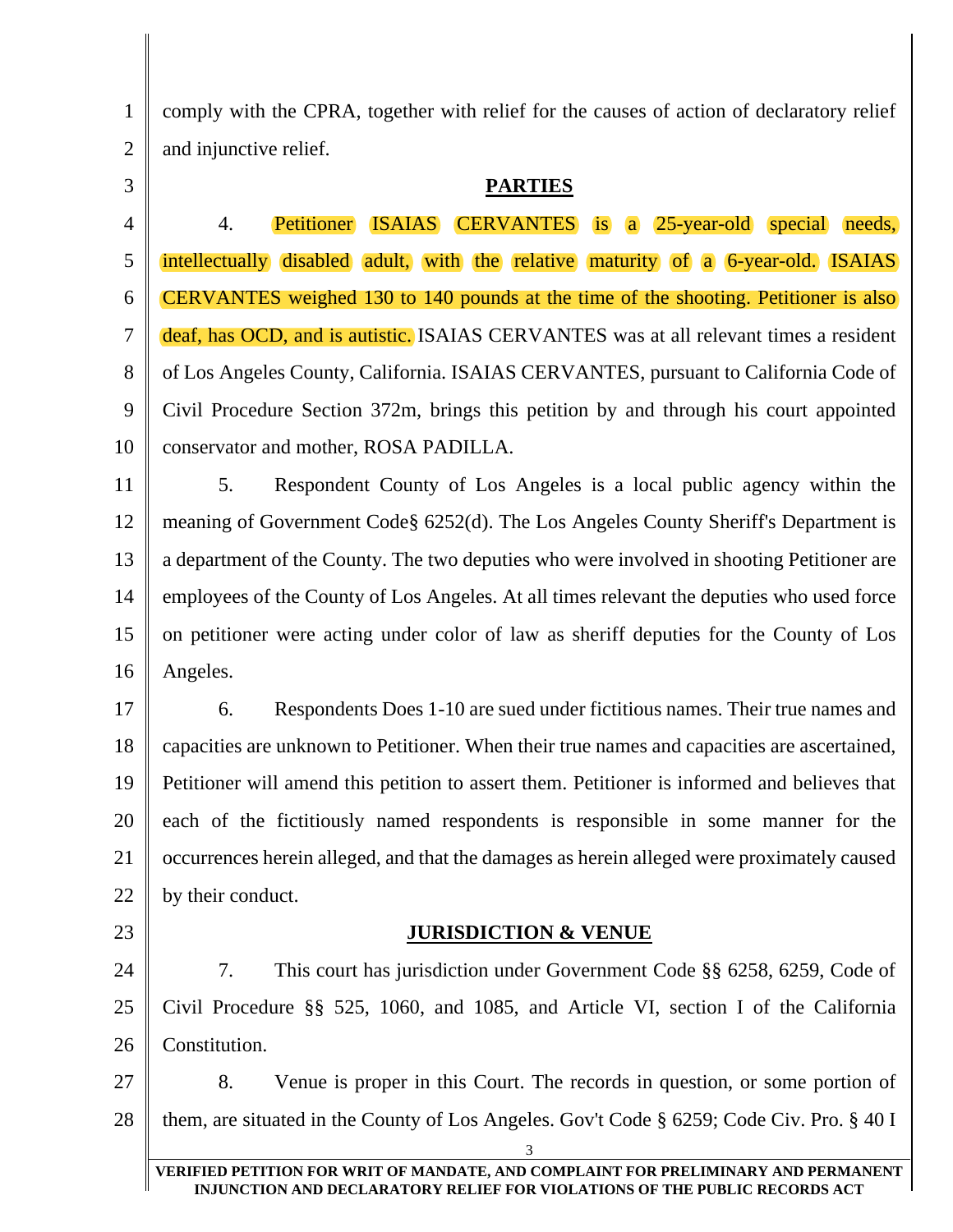(I). Also, Respondents reside in, and the acts and omissions complained of herein occurred in, Los Angeles County. See Code Civ. Pro. §§ 393, 394(a).

3 4 9. Petitioner has performed all conditions precedent to filing the instant action and has exhausted all available administrative remedies to the extent required by law.

10. Petitioner has no plain, speedy and adequate remedy in the ordinary course of the law unless this Court grants the requested Writ of Mandate declaring COUNTY has violated the law through its failure to comply with the CPRA and enjoining COUNTY from further refusing to perform its legal, ministerial duty to provide public records to Petitioner.

# 9

1

2

5

6

7

8

## **FACTS**

10 11 12 13 14 15 16 17 18 19 20 21 22 23 24 11. On March 31, 2021, in response to a call for assistance made by his sister, two (2) Los Angeles County Sheriff's deputies arrived to Petitioner ISAIAS CERVANTES' home. After being told by both dispatch and Petitioner's mother, ROSA PADILLA, that Petitioner was and is intellectually disabled, has OCD and is fearful of the deputies, the two (2) deputies entered the home where Petitioner was sitting quietly alone on the living room couch. Petitioner was not committing a crime or otherwise engaged in unlawful conduct. Both deputies abruptly initiated physical force on Petitioner's person and violently threw Petitioner down to the floor. One (1) of the deputies began choking Petitioner ISAIAS CERVANTES, while the other deputy drew his semi-automatic firearm and used lethal, deadly force on Petitioner – shooting Petitioner in the back while he was on the ground facing away from the deputies. As a consequence of the deputies' unlawful use of deadly force, Petitioner ISAIAS CERVANTES suffered catastrophic injuries to his spine and lungs. The high-caliber bullet paralyzed Petitioner ISAIAS CERVANTES from the midchest and below. 12. As a result of the shooting on March 31, 2021, on April 4, 2021, Petitioner

25 ISAIAS CERVANTES submitted a Public Records Act Request under California

26 Government Code § 6250 et seq. to Respondent LASD (the "PRAR"). A copy of the PRAR

27 is attached to this petition as Exhibit 1. The relevant records sought are as follows:

28

A. "[C]opies of any non-privileged investigation or incident reports that were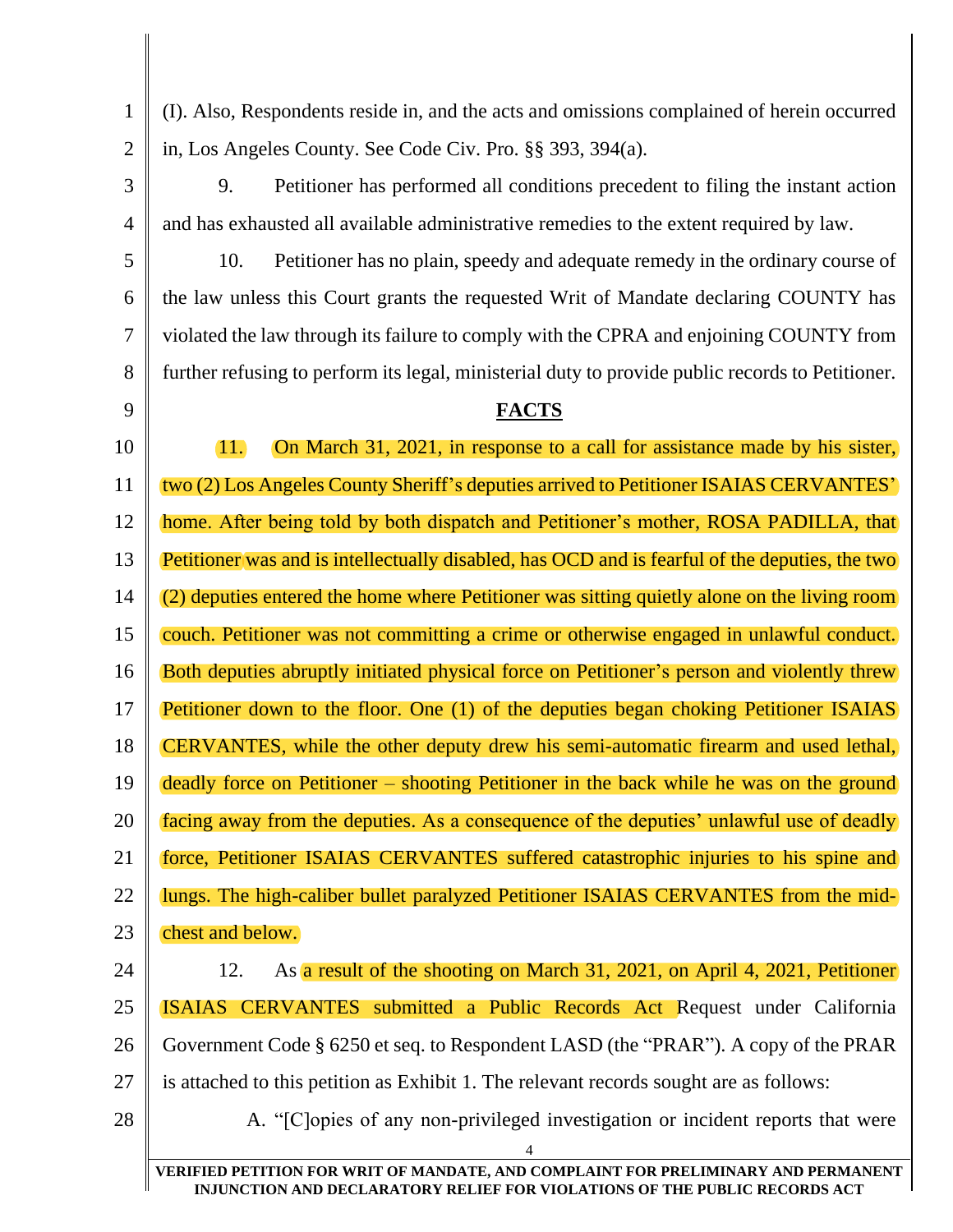| $\mathbf{1}$   | generated as a result of the above referenced individuals, Rosa Padilla,                |
|----------------|-----------------------------------------------------------------------------------------|
| $\overline{2}$ | individually, and as legal conservator to Isaias Cervantes, and Yajaira                 |
| 3              | Cervantes.";                                                                            |
| 4              | B. "[T] he names of any and all County of Los Angeles personnel that were               |
| 5              | directly involved in the shooting of Isaias Cervantes. This request is being            |
| 6              | made pursuant to Section 6250, et. seq., of the California Government Code              |
| 7              | and California leading case precedent. Please see Long Beach Police Officers            |
| 8              | Association v. City of Long Beach. 203 (2012) Cal.App.4th 292 (2012), 136               |
| 9              | Cal. Rptr. 3d 868;                                                                      |
| 10             | C. "[C] opies of the following documents identified below:                              |
| 11             | i. The footage of the body worn video cameras the involved deputies                     |
| 12             | were using at the time of the shooting.                                                 |
| 13             | ii. All witness Statements.                                                             |
| 14             | iii. Audio Tapes of Radio Communications Related to the Above-                          |
| 15             | described Incident.                                                                     |
| 16             | iv. Audio Tapes of Witness Interviews.                                                  |
| 17             | v. Any other video recordings capturing the incident in any manner,                     |
| 18             | including, but not limited to, cell phone videos and surveillance videos.               |
| 19             | D. " the following peace officer or custodial officer personnel records and             |
| 20             | records maintained by any state or local agency shall not be confidential and           |
| 21             | shall be made available for public inspection pursuant to the California Public         |
| 22             | Records Act (Chapter 3.5 (commencing with Section 6250) of Division 7 of                |
| 23             | Title 1 of the Government Code):                                                        |
| 24             | i. (A) A record relating to the report, investigation, or findings of any of            |
| 25             | the following:                                                                          |
| 26             | 1. (i) An incident involving the discharge of a firearm at a person                     |
| 27             | by a peace officer or custodial officer.                                                |
| 28             | 2. (ii) An incident in which the use of force by a peace officer or                     |
|                | 5<br>VERIFIED PETITION FOR WRIT OF MANDATE, AND COMPLAINT FOR PRELIMINARY AND PERMANENT |
|                | INJUNCTION AND DECLARATORY RELIEF FOR VIOLATIONS OF THE PUBLIC RECORDS ACT              |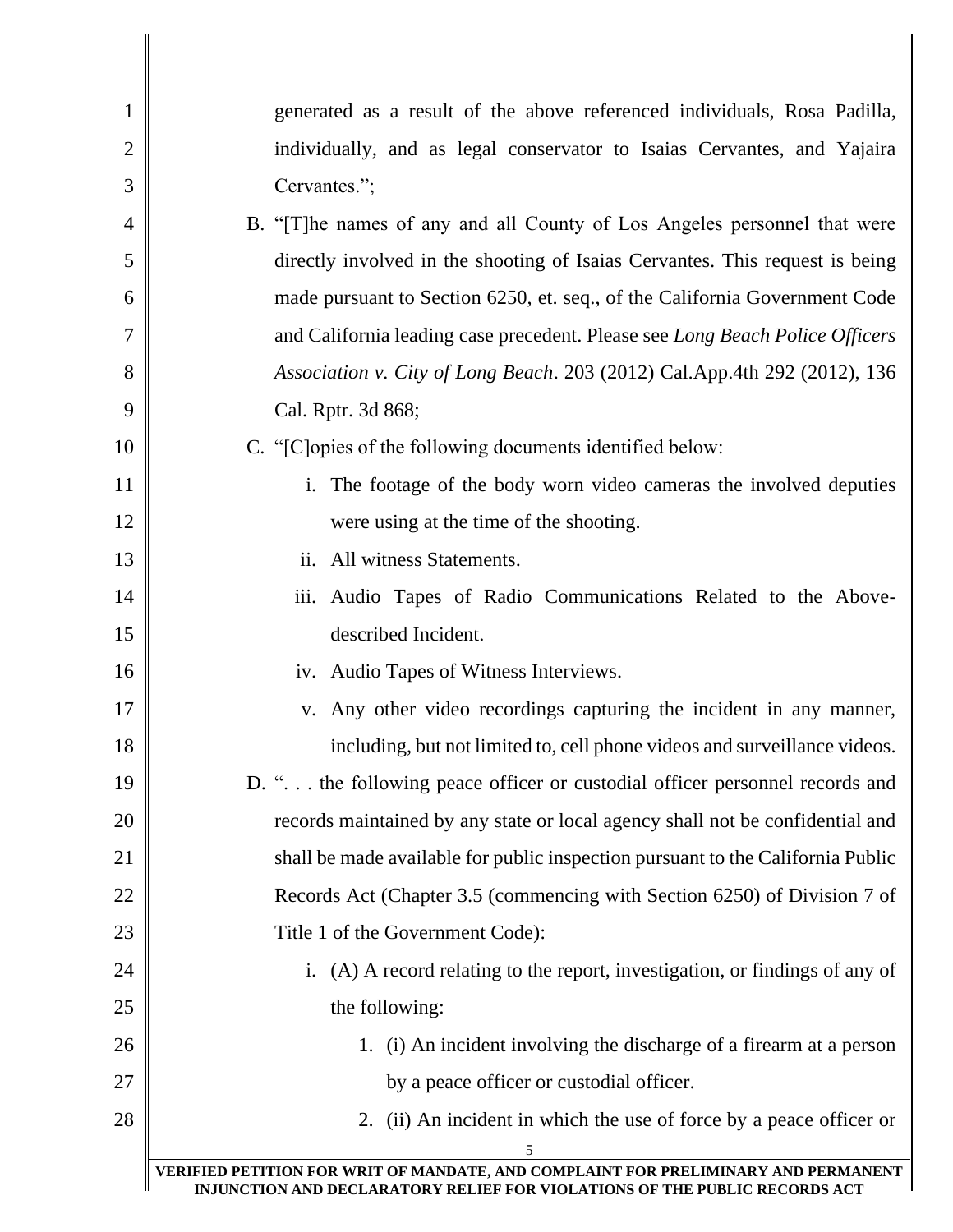| 1              | custodial officer against a person resulted in death, or in great                               |
|----------------|-------------------------------------------------------------------------------------------------|
| $\overline{2}$ | bodily injury.                                                                                  |
| 3              | (B) (i) Any record relating to an incident in which a sustained finding<br>ii.                  |
| 4              | was made by any law enforcement agency or oversight agency that a                               |
| 5              | peace officer or custodial officer engaged in sexual assault involving a                        |
| 6              | member of the public."                                                                          |
| 7              | 13.<br>On April 6, 2021, Respondent COUNTY issued a boilerplate extension letter                |
| 8              | to Petitioner's April 4, 2021, PRAR.                                                            |
| 9              | 14.<br>On April 13, 2021, again, Respondent COUNTY issued a second boilerplate                  |
| 10             | extension letter which mirrored the April 6, 2021 letter, alleging in pertinent part that       |
| 11             | ""[a]lthough the Sheriff's Department is obligated to respond within 10 days of receipt of      |
| 12             | the request, this time limit is subject to an extension of up to fourteen $(14)$ days under the |
| 13             | following circumstances as defined in Government Code $\S$ 6253(c)(1). The need to search       |
| 14             | for, and collect, the requested records from field facilities or other establishments that are  |
| 15             | separate from the office processing the request, and the need to appropriately examine          |
| 16             | potentially voluminous amounts of records." The April 13, 2021 extension letter is attached     |
| 17             | to this petition as Exhibit 2.                                                                  |
| 18             | On April 13, 2021, counsel for Petitioner responded to the April 6, 2021 and<br>15.             |
| 19             | April 13, 2021 "extension letters" stating that "the letter[s] makes zero mention of the        |
| 20             | request made to "identify the names of any and all County of Los Angeles personnel that         |
| 21             | were directly involved in the shooting of Isaias Cervantes. This request is being made          |
| 22             | pursuant to Section 6250, et. seq., of the California Government Code and California            |
| 23             | leading case precedent. Please see Long Beach Police Officers Association v. City of Long       |
| 24             | <i>Beach.</i> 203 Cal. App. 4th 292 (2012), 136 Cal. Rptr. 3d 868, in the April 4, 2021, Public |
| 25             | Records Act Request." Government Code section 6253(c) is clearly inapplicable to the            |
| 26             | identity of the names of any and all County of Los Angeles personnel who were directly          |
| 27             | involved in shooting Isaias Cervantes. Accordingly, we anticipate a response to such request    |
| 28             | on or before April 15, 2021." Petitioner's letter further stated that "[t]his letter is made    |
|                |                                                                                                 |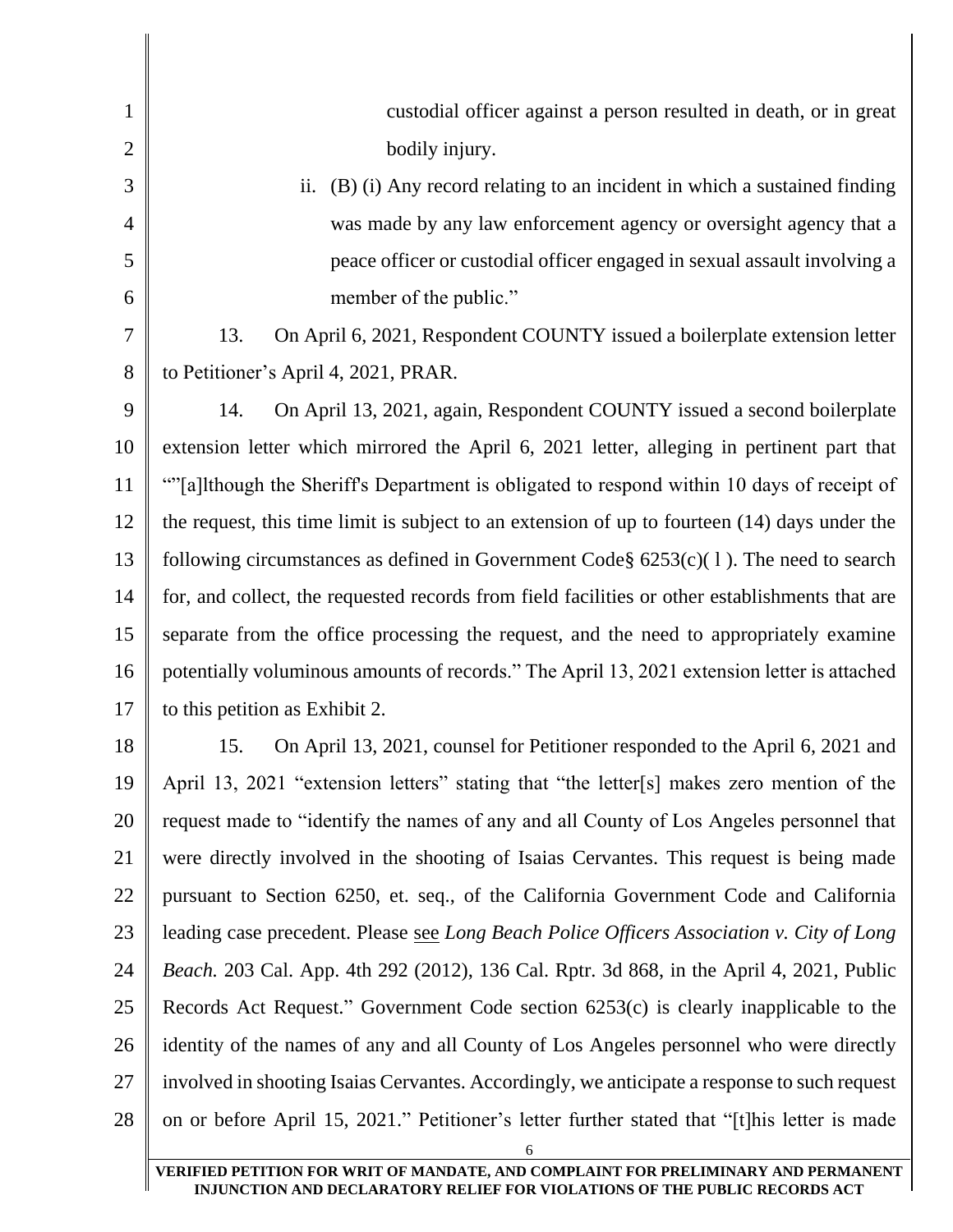1 2 3 4 5 without waiver of any known and unknown rights. This letter does not respond to Los Angeles County Sheriff's Department use of Government Code section 6253(c) for all records, only to the identity of the involved deputies" in order to reserve any rights relative to the information requested in addition to the names of the involved deputies. Counsel's April 13, 2021 letter for Petitioner is attached hereto as Exhibit 4.

6

7

8

16. On April 21, 2021, LASD released a critical incident report video which provided the public with information for the first time relative to the March 31, 2021 shooting. The April 21, 2021 critical incident report video included only portions of the body worn videos capturing the March 31, 2021 shooting.

10

15

21

22

23

24

 $25$ 

9

## **THE CALIFORNIA PUBLIC RECORDS ACT REQUEST**

11 12 13 14 17. Under the California Public Records Act, Government Code § 6250 et seq., all records that are prepared, owned, used, or retained by any public agency, and that are not subject to the CPRA's statutory exemptions to disclosure must be made publicly available for inspection and copying upon request. Gov. Code § 6253.

- 18. The CPRA mandates COUNTY
- 16 17 18 19 20 A. Search for all responsive public records within 10 days of receipt of a CPRA request and determine whether a CPRA request "seeks copies of disclosable records in the possession of the agency and… promptly notify the person making the request of the determination and the reasons therefor" pursuant to Government Code § 6253(c);
	- B. "[S]tate the estimated date and time when the records will be made available" pursuant to Government Code § 6253(c);
	- C. "Make the records promptly available" pursuant to Government Code § 6253(b);
		- D. Neither "delay or obstruct the inspection or copying of public records";
- 26 27 28 E. "[J]ustify withholding any record by demonstrating that the record in question is exempt under express provisions of [the CPRA] or that on the facts of the particular case the public interest served by not disclosing the record clearly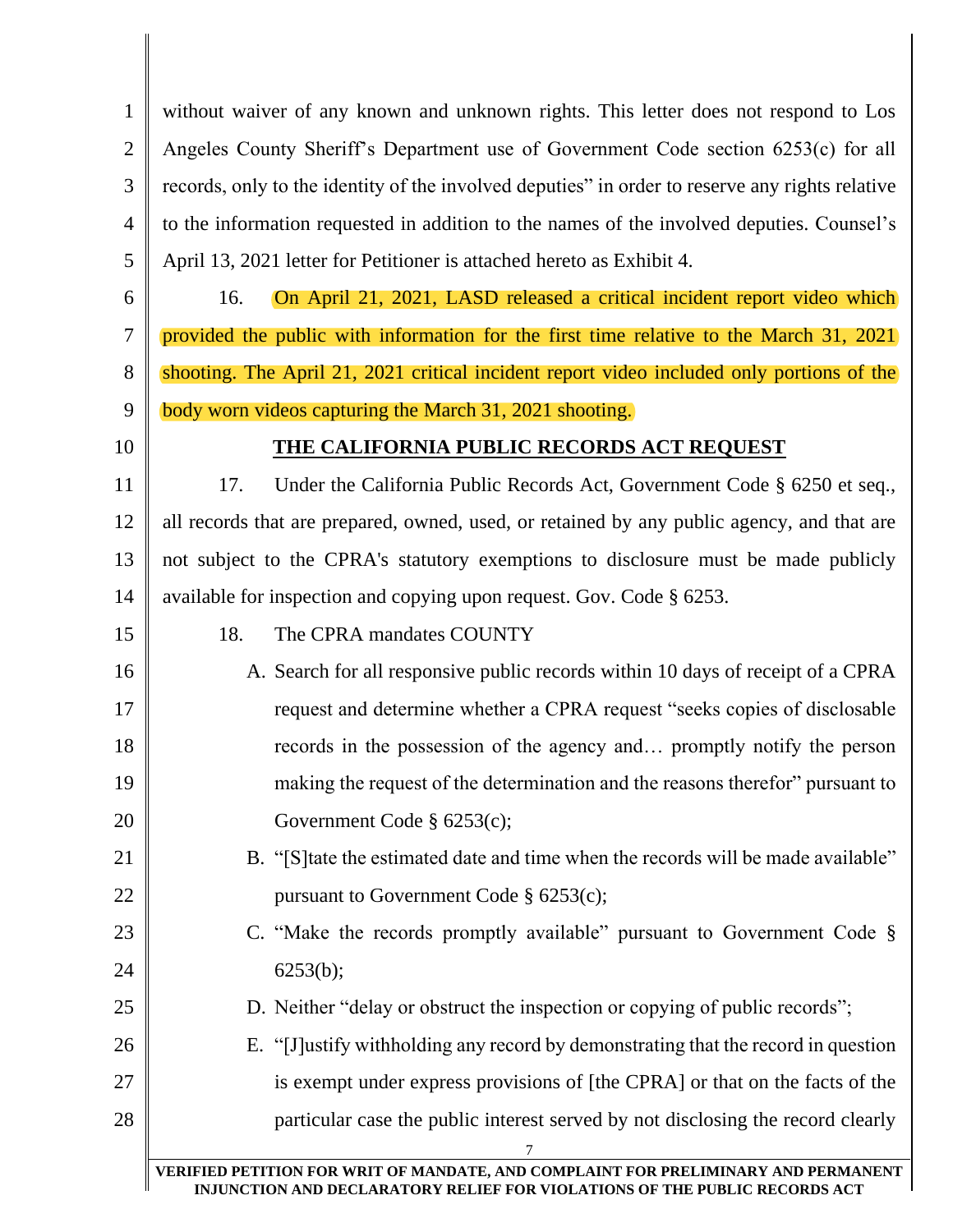2

1

3

outweighs the public interest served by disclosure of the record," though no justification exists for obstructing or delaying the release of such records pursuant to Government Code section 6255(a).

4 5 6 7 8 9 10 19. In enacting the CPRA, the legislature recognized that a requester, having no access to agency files, may be unable to precisely identify the documents sought. Thus, writings may be described by their content. The agency must then determine whether it has such writings under its control and the applicability of any exemption. An agency is thus obliged to search for records based on criteria set forth in the search request. *California First Amendment Coalition v. Superior Court,* 67 Cal. App. 4th 159, 165-66 (1998); see Gov't Code § 6253(b).

11 12 13 14 15 16 17 20. The CPRA also requires the government to "assist the member of the public make a focused and effective request that reasonably describes an identifiable record or records" by taking steps to "[a]ssist the member of the public to identify records and information that are responsive to the request or to the purpose of the request, if stated. *Id.* § 6253. l (a). An agency that receives a request must also "[p]rovide suggestions for overcoming any practical basis for denying access to the records or information sought." *Id.*

18 19 20 21 22 23 24 25 26 21. Whenever it is made to appear by verified petition to the superior court of the county where the records or some part thereof are situated that certain public records are being improperly withheld from a member of the public, the court shall order the officer or person charged with withholding the records to disclose the public record or show cause why he or she should not do so. The court shall decide the case after examining the record *in camera* (if permitted by the Evidence Code), papers filed by the parties and any oral argument and additional evidence as the court may allow. *Id.* § 6259(a). However, incamera hearing is not always necessary to resolve the weighing process required by section 6255. *California First Amend. Coal. v. Superior Ct.*, 67 Cal. App. 4th 159, 174 (1998).

27

28 22. To ensure that access to the public's information is not delayed or obstructed, the CPRA requires that "[t]he times for responsive pleadings and for hearings in these

8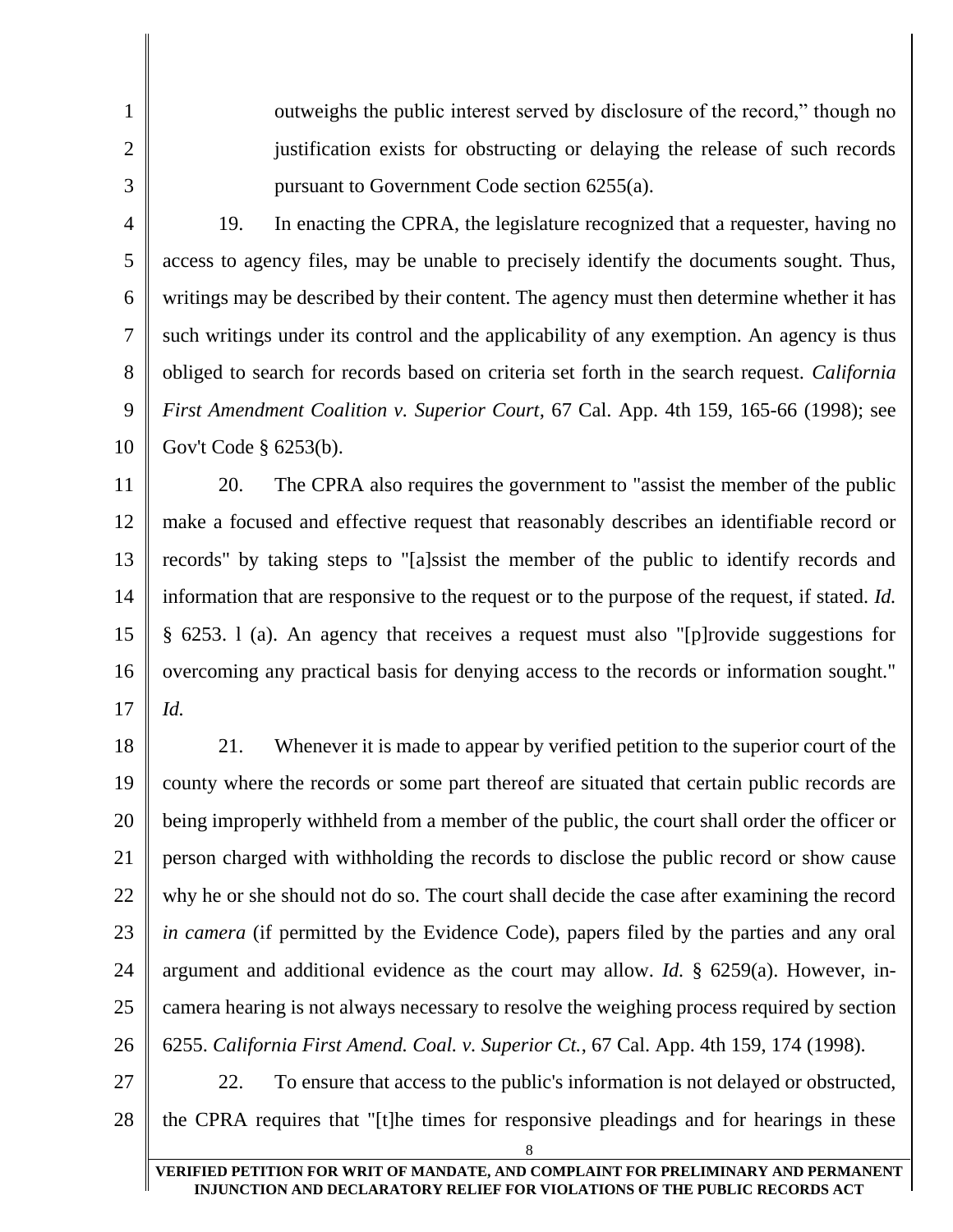1 2 3 4 proceedings shall be set by the judge of the court with the object of securing a decision as to these matters at the earliest possible time." Gov't Code § 6258. If the Court finds that the failure to disclose is not justified, it shall order the Public official to make the record public. *Id.* § 6259(b).

5 6 7 8 9 10 11 12 23. The California Constitution provides an additional, independent right of access to government records: "The people have the right of access to information concerning the conduct of the people's business, and, therefore, the meetings of public bodies and the writings of public officials and agencies shall be open to public scrutiny." Cal. Const., Art. 1 § 3(b)(1). This provision was adopted by the voters in 2004 because, as the ballot argument supporting the measure put it, when Californians asked questions of their government they increasingly found out "that answers are hard to get." The constitutional provision is intended to reverse that trend.

13 14 15 16 17 18 24. Indeed, effective January 1, 2019, a new California law dramatically altered the ability of the public (and the press) to obtain previously highly confidential police personnel records. Senate Bill 1421 amended Penal Code section 832.7 to broadly allow the release of records relating to officer use-of-force incidents, sexual assault and acts of dishonesty. Previously, such records were only available through a *Pitchess* motion and private review by a judge or arbitrator.

19

20 21 25. SB 1421 amended Government Code section 832.7 to generally require the disclosure of records and information under the California Public Records Act (Government Code section 6250, et seq.) concerning the following types of incidents and investigations:

22 23

24

25

26

27

A. Records relating to the report, investigation or findings of an incident involving the discharge of a firearm at a person by a peace officer or a custodial officer;

B. Records relating to the report, investigation or findings of an incident in which the use of force by a peace officer or a custodial officer against a person results in death or great bodily injury.

28

C. Records relating to an incident in which a sustained finding was made by any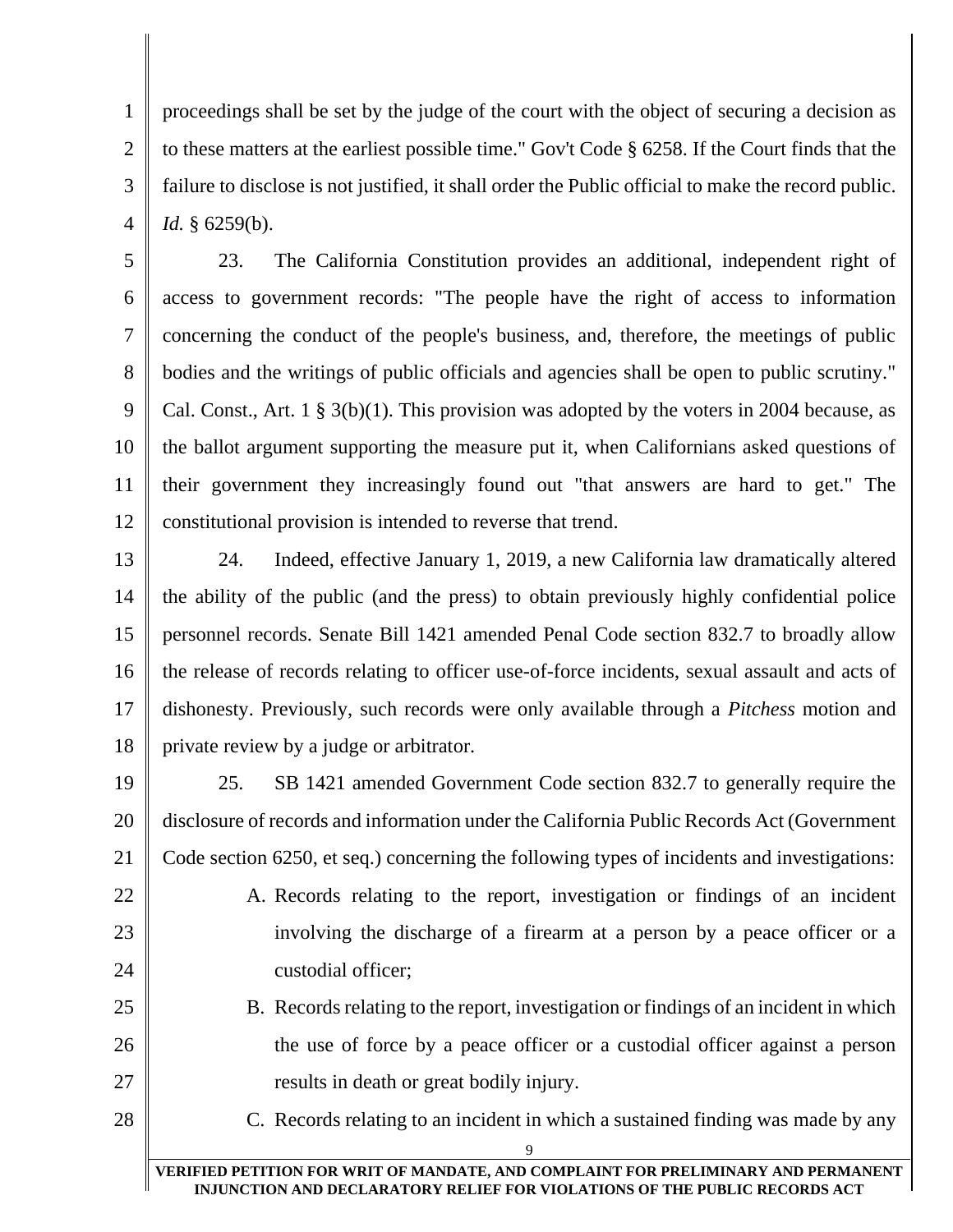law enforcement agency or oversight agency that a peace officer or custodial officer engaged in sexual assault involving a member of the public. "Sexual assault" under Section 832.7 includes the commission or attempted initiation of a sexual act with a member of the public by means of force, threat, coercion, extortion, offer of leniency or any other official favor, or under the color of authority. For purposes of this definition, the propositioning for or commission of any sexual act while on duty is considered a sexual assault.

8 9 10 11 12 13 14 D. Records relating to an incident in which a sustained finding was made by any law enforcement agency or oversight agency of dishonesty by a peace officer or custodial officer directly relating to the reporting, investigation, or prosecution of a crime, or directly relating to the reporting of, or investigation of misconduct by, another peace officer or custodial officer, including but not limited to, any sustained finding of perjury, false statements, filing false reports, destruction of evidence or falsifying or concealing of evidence.<sup>1</sup>

15 16 17 18 19 20 21 22 23 24 25 26 26. In addition, another bill, Assembly Bill 748, went into effect on July 1, 2019. As with SB 1421, AB 748 contains new disclosure provisions broadly allowing audio and video recordings of "critical incidents" to be released to the public. Most of the documents under these categories would have previously fallen within the definition of peace officer personnel records under Penal Code section 832.8, and therefore, been protected from a Public Records Act disclosure by the Pitchess statutory scheme. However, the amended Penal Code section 832.7 provides that, where applicable, records to be released shall include: all investigative reports, photographic, audio, and video evidence; transcripts or recordings of interviews; autopsy reports; all materials compiled and presented for review to the district attorney or to any person or body charged with determining whether to file criminal charges against an officer in connection with an incident, or whether the officer's action was consistent with law and agency policy for purposes of discipline or

27

1

2

3

4

5

6

7

28 1 (Penal Code 832.7(b).)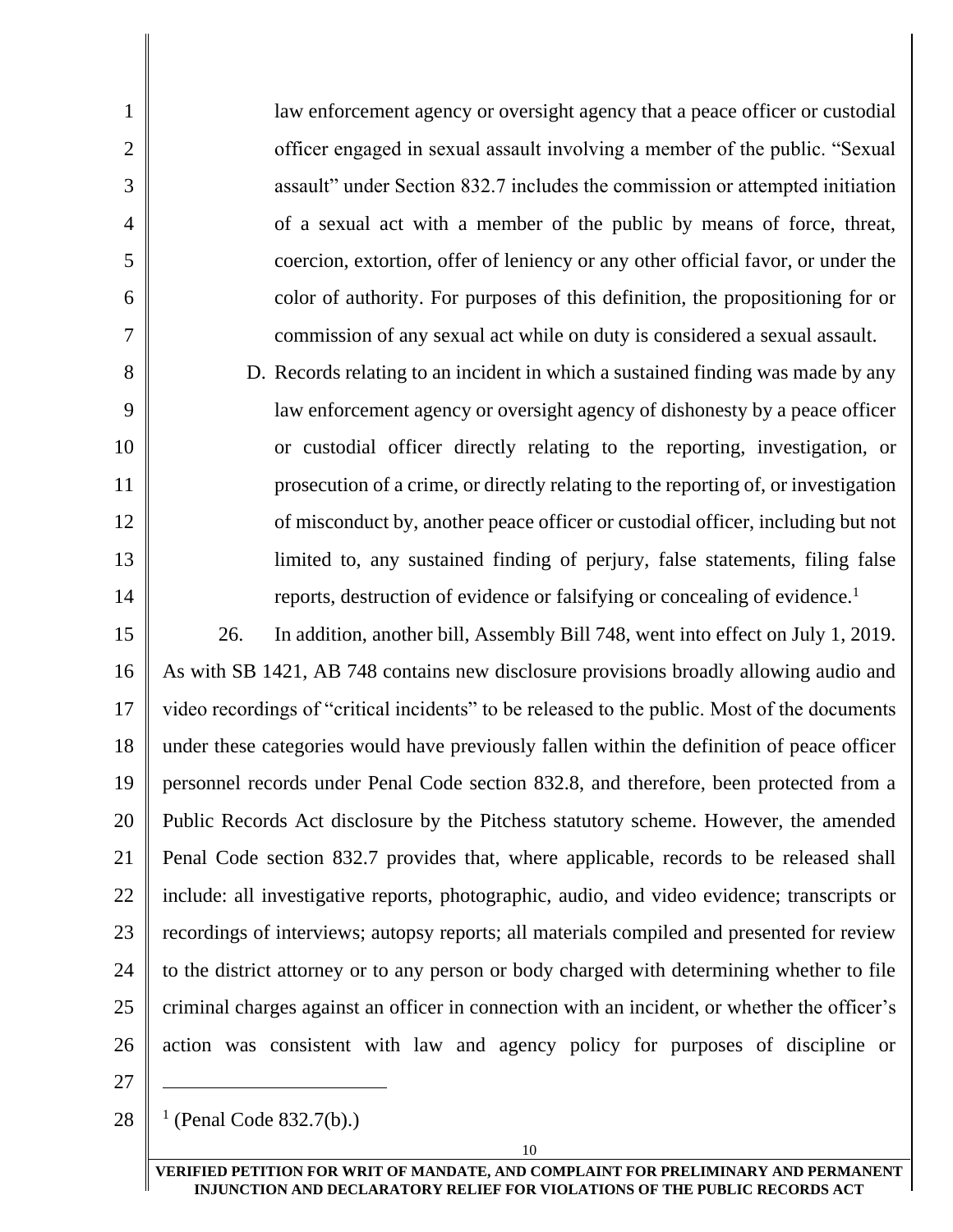1 2 3 4 5 6 administrative action, or what discipline to impose or corrective action to take; documents setting forth findings or recommended findings; and copies of disciplinary records relating to the incident, including any letters of intent to impose discipline, any documents reflecting modifications of discipline due to the *Skelly* or grievance process, and letters indicating final imposition of discipline or other documentation reflecting implementation of corrective action."<sup>2</sup>

#### 7 8 **THE LOS ANGELES COUNTY SHERIFF'S DEPARTMENT'S PATTERN OF WILLFULLY VIOLATING THE CALIFORNIA PUBLIC RECORDS ACT REQUEST**

9 10 11 12 13 14 27. The Sheriff's Department routinely rejects requests from family members of individuals that have been shot and killed by Sheriff deputies or are otherwise involved in misconduct. Conversely, journalists and other members of the public are also prevented from learning the names of said deputies. The practice, which Sheriff Alex Villanueva has fiercely upheld since he took office in late 2018, runs afoul of a California State Supreme Court ruling requiring such disclosures be made. This crisis demands immediate attention.

#### 15 16 28. The following cases are selected glaring examples of the COUNTY's violation of the CPRA.

# **Vanessa Bryant's Lawsuit Against The County Over Photos From Helicopter Crash:**

18 19 20 21 22 23 24 25 29. The widow of National Basketball League legend Kobe Bryant sued the Los Angeles County Sheriff Department in 2020 after gruesome photos of her deceased husband emerged from the site of the helicopter crash that killed Kobe Bryant, their daughter Gianna, and seven (7) others. The gruesome photos were illegally obtained by Los Angeles County Sheriff deputies. Upon information and belief, prior to filing her lawsuit Vanessa Bryant requested the names of the deputies to be disclosed to her. Upon information and belief, he COUNTY and Sheriff Villanueva refused to produce the names of the deputies involved in this egregious misconduct.

## 26

17

30. Max Huntsman, the Inspector General for the County for the County of Los

- 27
- 28  $2$  Penal Code. § 832.7(b)(2).)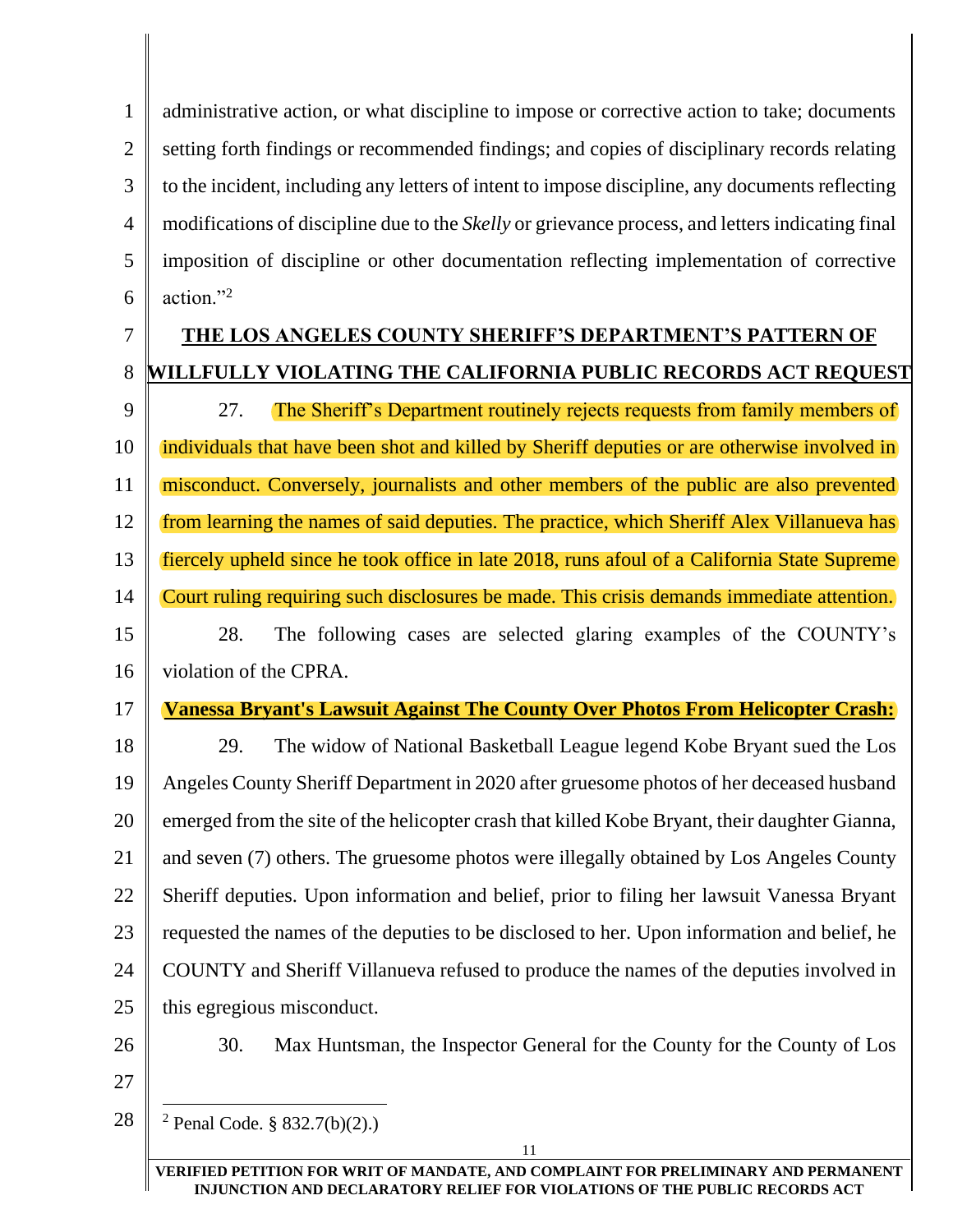1 2 3 4 5 6 7 8 9 10 11 12 Angeles, also requested Sheriff Villanueva and the County of Los Angeles to release the names of the deputies that illegally took the gruesome photos. As Los Angeles County's inspector general, Huntsman possesses oversight authority over the Sheriff department's disciplinary process. Pursuant to an L.A. County ordinance, Huntsman's job is to "promote constitutional policing and the fair and impartial administration of justice." Huntsman reported Villanueva's refusal to turn over relevant records, including those related to the cellphones used to take or store photos and the names of deputies who took the photos, texted or displayed them. Huntsman, a former prosecutor, demanded documents that "are relevant to a pending inquiry into allegations that the Sheriff directed the destruction of evidence and suppressed an administrative investigation to avoid negative publicity." Those documents appear to be germane to Bryant's litigation; however, despotic Sheriff Villanueva did not care and instead defied Huntsman's request.<sup>3</sup>

13

#### **Shooting death of Anthony Vargas 08/12/2018:**

14 15 16 17 18 19 20 31. On August 12, 2018 Anthony Vargas was shot and killed by Sheriff deputies from the East Los Angles Station. On August 16, 2018, pursuant to the Public Information Act, representatives of the estate requested information regarding the shooting of Anthony Vargas and the names of the deputies that shot and killed Anthony Vargas from former Sheriff Jim McDonald. Unlike the current Sheriff Alex Villanueva, on October 18, 2018 Sheriff McDonald provided representatives of the estate with the names of the deputies who shot Anthony Vargas.

21

#### **Shooting Death of Paul Rea 06/27/19:**

22 23 24 25 32. On June 27, 2019, Paul Rea was shot and Killed by Sheriff deputies from the East Los Angeles Station. On June 28, 2019 pursuant to the Public Information Act, representatives of the estate requested information pertaining to the shooting, including the name(s) of the deputies involved in the shooting of Paul Rea. LASD never responded to the

26

<sup>27</sup> 28 <sup>3</sup>*Please see* link to news report that the Sheriff's Department refused to comply with the request to release the manes of the deputies involved in this gross misconduct. [https://www.si.com/nba/2020/05/16/kobe-bryant-death-aftermath-photos-subpoena.](https://www.si.com/nba/2020/05/16/kobe-bryant-death-aftermath-photos-subpoena)

**VERIFIED PETITION FOR WRIT OF MANDATE, AND COMPLAINT FOR PRELIMINARY AND PERMANENT INJUNCTION AND DECLARATORY RELIEF FOR VIOLATIONS OF THE PUBLIC RECORDS ACT**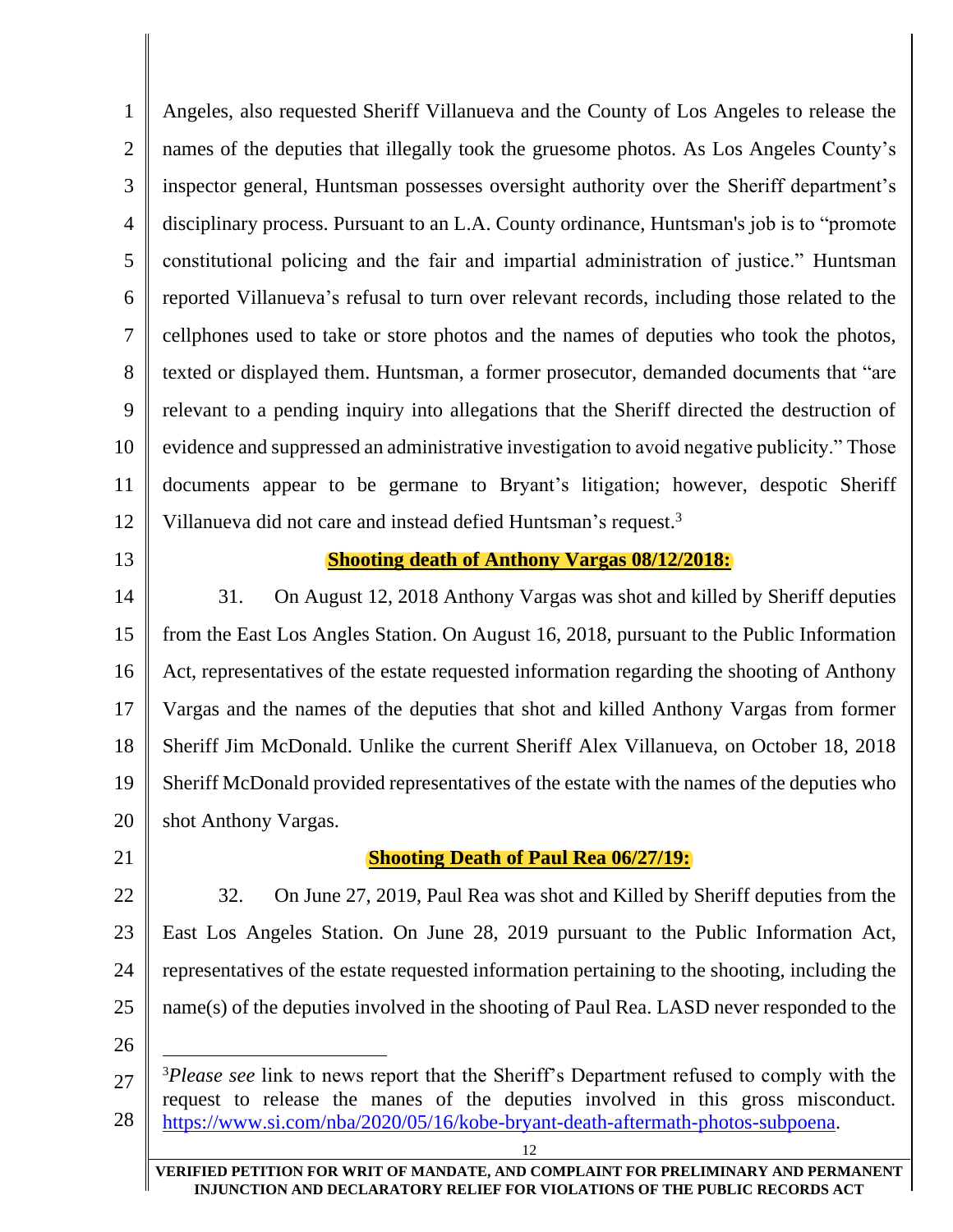1

Rea's estate's request.

2 3

4

5

6

7

#### **Shooting Death of Jorge Enrique Serrano Robles 12/16/2019:**

33. On December 16, 2019, Jorge Enrique Serrano Robles was shot and killed by L.A. County Sheriff deputies from the East Los Angeles Station. On April 24, 2020, representatives of the estate issued a Public Records Act Request addressed specifically to Sheriff Alex Villanueva. On May 20, 2020, Villanueva responded by falsely asserting the information sought is exempted from disclosure.

8

## **Shooting Death of Omar Garcia 11/13/2019:**

9 10 11 12 13 14 15 16 17 34. On November 13, 2019 Omar Garcia was shot and killed by Sheriff deputies from the East Los Angeles Station. On January 22, 2020, pursuant to the Public Information Act, representatives of the estate requested information pertaining to the shooting, including the name(s) of the deputies involved in the shooting of Omar Garcia. On March 3, 2020, Villanueva responded, but failed to provide the estate with any information, including the name(s) of the deputies that shot and killed Omar Garcia. The L.A. Sheriff's Department has not provided the names of the deputies involved in the shooting or any materials regarding the shooting. The Garcia case is currently in litigation and representatives of his estate are still being obstructed from obtaining the records.

18

19

#### **Shooting Death of Fred Williams 10/16/2020:**

35. On October 16, 2020, Fred Williams was shot and killed by LASD deputies.

20 21 Upon information and belief, to date, the names of the involved deputies have not been disclosed.

22 23 36. Below is a chart that demonstrates only a small percentage of glaring examples of CPRA violations by the COUNTY:

24

#### **TABLE OF COUNTY'S NON-COMPLIANCE**

| 25 | Name           | Date of Request                  | Response    | Disclosure    |
|----|----------------|----------------------------------|-------------|---------------|
| 26 | Vanessa Bryant | February 1, 2021,<br>Approximate | No response | No Disclosure |
| 27 | Paul Rea       | June 28, 2019                    | No response | No Disclosure |
| 28 |                |                                  |             |               |
|    |                |                                  | 13          |               |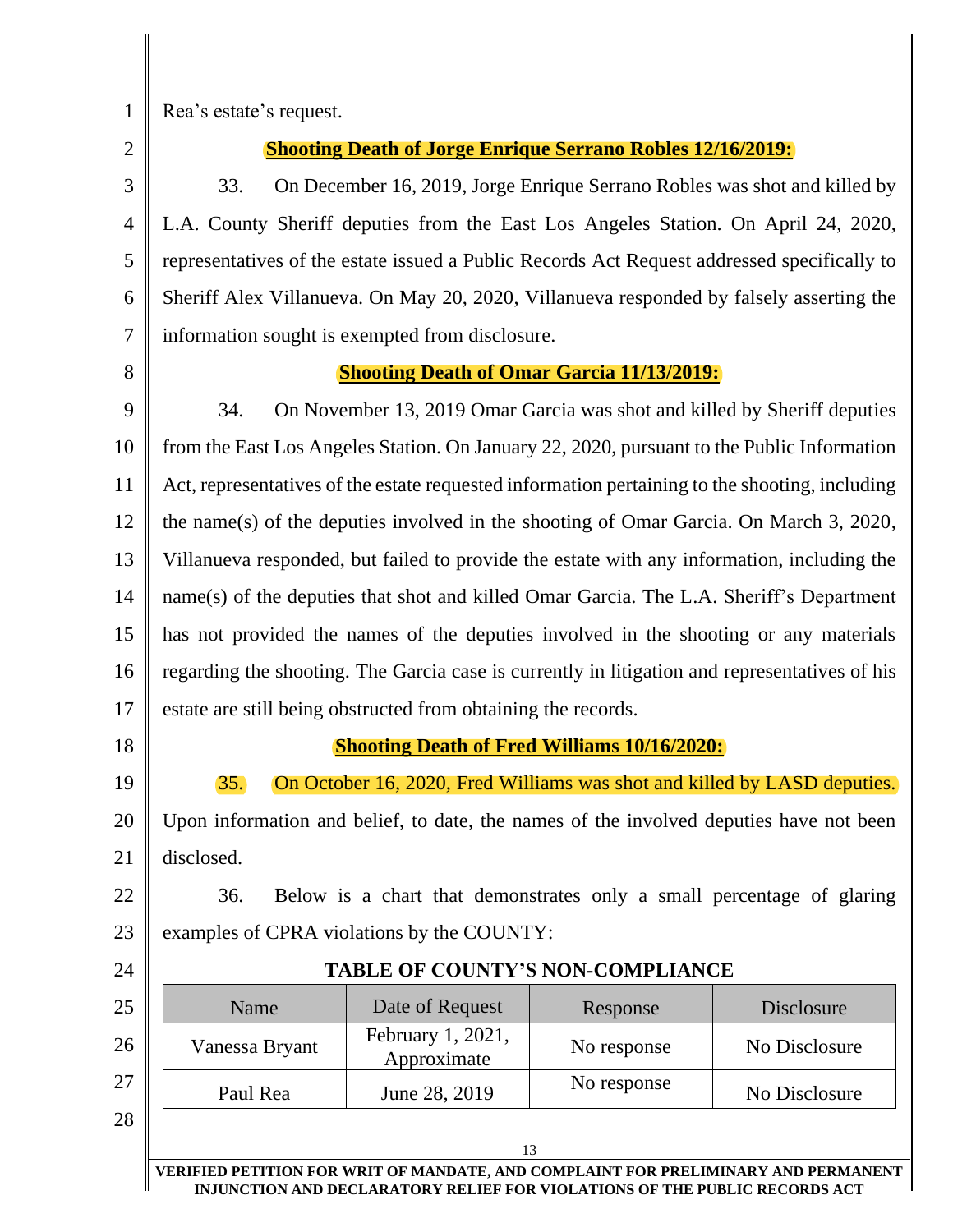|                                                                                             | April 24, 2020     | May 20, 2020,<br>Villanueva refused<br>to produce names                    | No Disclosure                                                                                                                                                                                                                                                                                                                                                                                                                                                                                                                                                                                                                                                                                                                                                                                                                                                                                                                                       |
|---------------------------------------------------------------------------------------------|--------------------|----------------------------------------------------------------------------|-----------------------------------------------------------------------------------------------------------------------------------------------------------------------------------------------------------------------------------------------------------------------------------------------------------------------------------------------------------------------------------------------------------------------------------------------------------------------------------------------------------------------------------------------------------------------------------------------------------------------------------------------------------------------------------------------------------------------------------------------------------------------------------------------------------------------------------------------------------------------------------------------------------------------------------------------------|
| Omar Garcia                                                                                 | January 22, 2020   | March 3, 2020<br>Villanueva refused<br>to produce names                    | No Disclosure                                                                                                                                                                                                                                                                                                                                                                                                                                                                                                                                                                                                                                                                                                                                                                                                                                                                                                                                       |
| Fred Williams                                                                               | After October 2020 | No response                                                                | No Disclosure                                                                                                                                                                                                                                                                                                                                                                                                                                                                                                                                                                                                                                                                                                                                                                                                                                                                                                                                       |
| <b>Isaias Cervantes</b>                                                                     | April 4, 2021      | Alleging exemption<br>on April 6, 2021                                     | No Disclosure                                                                                                                                                                                                                                                                                                                                                                                                                                                                                                                                                                                                                                                                                                                                                                                                                                                                                                                                       |
|                                                                                             |                    |                                                                            |                                                                                                                                                                                                                                                                                                                                                                                                                                                                                                                                                                                                                                                                                                                                                                                                                                                                                                                                                     |
|                                                                                             |                    |                                                                            |                                                                                                                                                                                                                                                                                                                                                                                                                                                                                                                                                                                                                                                                                                                                                                                                                                                                                                                                                     |
| Article I, § 3 of the California Constitution                                               |                    |                                                                            |                                                                                                                                                                                                                                                                                                                                                                                                                                                                                                                                                                                                                                                                                                                                                                                                                                                                                                                                                     |
| (Petitioner ISAIAS CERVANTES against Respondent                                             |                    |                                                                            |                                                                                                                                                                                                                                                                                                                                                                                                                                                                                                                                                                                                                                                                                                                                                                                                                                                                                                                                                     |
|                                                                                             |                    |                                                                            |                                                                                                                                                                                                                                                                                                                                                                                                                                                                                                                                                                                                                                                                                                                                                                                                                                                                                                                                                     |
| 37.                                                                                         |                    |                                                                            |                                                                                                                                                                                                                                                                                                                                                                                                                                                                                                                                                                                                                                                                                                                                                                                                                                                                                                                                                     |
|                                                                                             |                    |                                                                            |                                                                                                                                                                                                                                                                                                                                                                                                                                                                                                                                                                                                                                                                                                                                                                                                                                                                                                                                                     |
| 38.                                                                                         |                    |                                                                            |                                                                                                                                                                                                                                                                                                                                                                                                                                                                                                                                                                                                                                                                                                                                                                                                                                                                                                                                                     |
| evidenced by the inconsistent record productions, violates the CPRA and Article I, § 3 of   |                    |                                                                            |                                                                                                                                                                                                                                                                                                                                                                                                                                                                                                                                                                                                                                                                                                                                                                                                                                                                                                                                                     |
|                                                                                             |                    |                                                                            |                                                                                                                                                                                                                                                                                                                                                                                                                                                                                                                                                                                                                                                                                                                                                                                                                                                                                                                                                     |
| 39.                                                                                         |                    |                                                                            |                                                                                                                                                                                                                                                                                                                                                                                                                                                                                                                                                                                                                                                                                                                                                                                                                                                                                                                                                     |
| that the records responsive to his Request are, or were, prepared, owned, used, or retained |                    |                                                                            |                                                                                                                                                                                                                                                                                                                                                                                                                                                                                                                                                                                                                                                                                                                                                                                                                                                                                                                                                     |
| by COUNTY and are therefore, deemed to be public records pursuant to Government Code        |                    |                                                                            |                                                                                                                                                                                                                                                                                                                                                                                                                                                                                                                                                                                                                                                                                                                                                                                                                                                                                                                                                     |
| §§ 6204 and 6252(e).                                                                        |                    |                                                                            |                                                                                                                                                                                                                                                                                                                                                                                                                                                                                                                                                                                                                                                                                                                                                                                                                                                                                                                                                     |
| 40.                                                                                         |                    |                                                                            |                                                                                                                                                                                                                                                                                                                                                                                                                                                                                                                                                                                                                                                                                                                                                                                                                                                                                                                                                     |
|                                                                                             |                    |                                                                            |                                                                                                                                                                                                                                                                                                                                                                                                                                                                                                                                                                                                                                                                                                                                                                                                                                                                                                                                                     |
| 41.                                                                                         |                    |                                                                            |                                                                                                                                                                                                                                                                                                                                                                                                                                                                                                                                                                                                                                                                                                                                                                                                                                                                                                                                                     |
|                                                                                             |                    |                                                                            |                                                                                                                                                                                                                                                                                                                                                                                                                                                                                                                                                                                                                                                                                                                                                                                                                                                                                                                                                     |
|                                                                                             |                    |                                                                            |                                                                                                                                                                                                                                                                                                                                                                                                                                                                                                                                                                                                                                                                                                                                                                                                                                                                                                                                                     |
| 42.                                                                                         |                    |                                                                            |                                                                                                                                                                                                                                                                                                                                                                                                                                                                                                                                                                                                                                                                                                                                                                                                                                                                                                                                                     |
|                                                                                             |                    | through 36 above, as if set forth in full.<br>the California Constitution. | and April 13, 2021<br><b>FIRST CAUSE OF ACTION</b><br>For Violation of the California Public Records Act &<br><b>COUNTY OF LOS ANGELES)</b><br>Petitioner incorporates herein by reference the allegations of paragraphs 1<br>Respondent's refusal to release records and inadequate search for records, as<br>ISAIAS CERVANTES is informed and believes, and on that basis alleges<br>ISAIAS CERVANTES is informed and believes, and on that basis alleges<br>that COUNTY now withholds public records responsive to the Request.<br>ISAIAS CERVANTES has exhausted its administrative remedies and has no<br>plain, speedy, and adequate remedy left but to seek relief from this Court pursuant to<br>Government Code §§ 6258 and 6259 and Code of Civil Procedure § 1060.<br>COUNTY has a clear, present ministerial duty to observe and uphold the<br>14<br>VERIFIED PETITION FOR WRIT OF MANDATE, AND COMPLAINT FOR PRELIMINARY AND PERMANENT |

 $\mathsf{l}$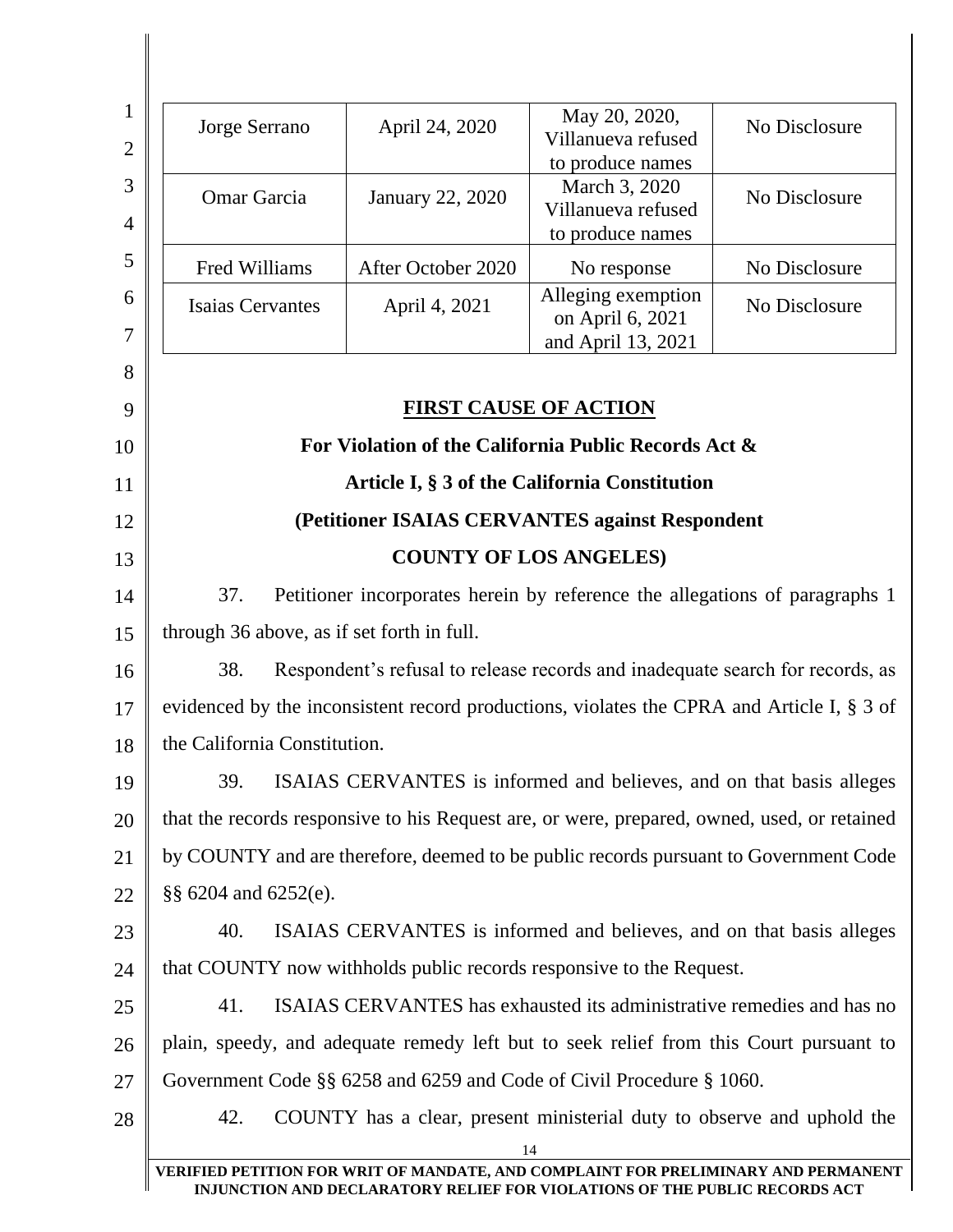| $\mathbf 1$    | requirements of the CPRA.                                                                   |  |
|----------------|---------------------------------------------------------------------------------------------|--|
| $\overline{2}$ | As an inferior agency, COUNTY has no authority to suspend or otherwise<br>43.               |  |
| 3              | override State law prohibiting the obstruction and/or delaying of the release of public     |  |
| $\overline{4}$ | records.                                                                                    |  |
| 5              | The County's failure to perform its duties under the CPRA is an abuse of<br>44.             |  |
| 6              | discretion correctable by issuance of writ of mandate by the court.                         |  |
| 7              | 45.<br>ISAIAS CERVANTES has an interest in having California records laws                   |  |
| 8              | executed and public duties enforced, and therefore has a beneficial interest in the outcome |  |
| 9              | of the proceedings.                                                                         |  |
| 10             | ISAIAS CERVANTES has a clear, present, and legal right to COUNTY's<br>46.                   |  |
| 11             | performance of its ministerial duties as required under the CPRA.                           |  |
| 12             | 47.<br>COUNTY has violated, and will continue to violate, the CPRA unless this              |  |
| 13             | Court orders it not to do so.                                                               |  |
| 14             | ISAIAS CERVANTES, and the public, suffer, and will continue to suffer,<br>48.               |  |
| 15             | irreparable harm if COUNTY is permitted to continue to withhold and/or delay the release    |  |
| 16             | of public records as required by law.                                                       |  |
| 17             | This Court should find that the specific records sought by ISAIAS<br>49.                    |  |
| 18             | CERVANTES in response to the Request must be immediately released by COUNTY.                |  |
| 19             | <b>SECOND CAUSE OF ACTION</b>                                                               |  |
| 20             | For Declaratory Relief as to The California Public Records Act                              |  |
| 21             | (Petitioner ISAIAS CERVANTES against Respondent                                             |  |
| 22             | <b>COUNTY OF LOS ANGELES)</b>                                                               |  |
| 23             | 50.<br>Petitioner incorporates herein by reference the allegations of paragraphs 1          |  |
| 24             | through 49 above, as if set forth in full.                                                  |  |
| 25             | 51.<br>ISAIAS CERVANTES is informed and believes, and on that basis alleges,                |  |
| 26             | that COUNTY wrongfully withholds or delays the disclosure of public records in violation    |  |
| 27             | of the law.                                                                                 |  |
| 28             | 52.<br>Based on the allegations herein alleged, ISAIAS CERVANTES seeks, and is              |  |
|                | 15<br>VERIFIED PETITION FOR WRIT OF MANDATE, AND COMPLAINT FOR PRELIMINARY AND PERMANENT    |  |
|                | INJUNCTION AND DECLARATORY RELIEF FOR VIOLATIONS OF THE PUBLIC RECORDS ACT                  |  |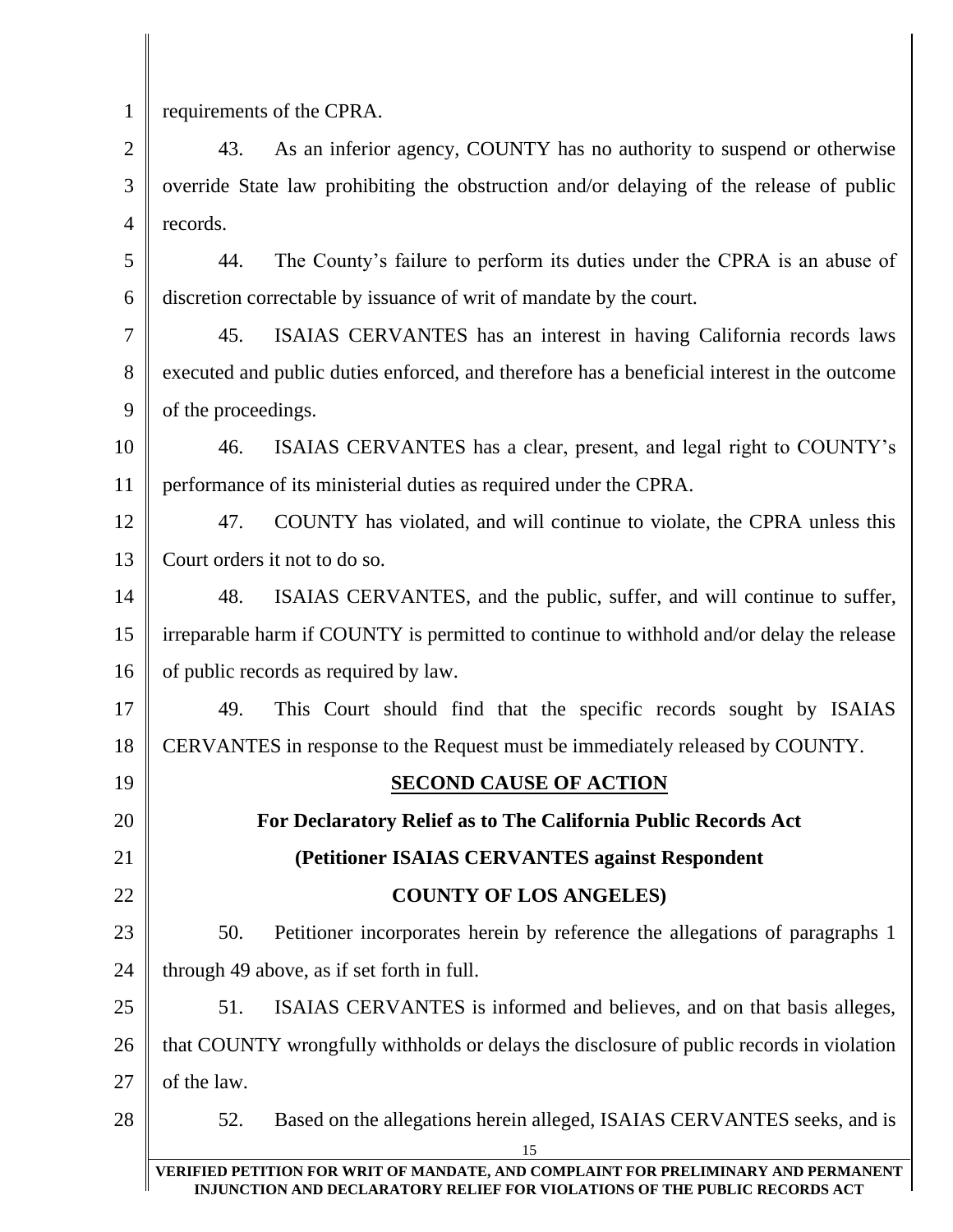| $\mathbf{1}$   | entitled to, a declaration from this Court that:                                                                                                                 |
|----------------|------------------------------------------------------------------------------------------------------------------------------------------------------------------|
| $\overline{2}$ | A. The records and information sought in response to the Request are public                                                                                      |
| 3              | records.                                                                                                                                                         |
| 4              | B. COUNTY's failure to provide an estimated date and time for the release of                                                                                     |
| 5              | public records responsive to the Request is violative of the CPRA.                                                                                               |
| 6              | C. COUNTY's actions and/or inactions to obstruct the release of public records                                                                                   |
| 7              | responsive to the Request are unlawful under the CPRA.                                                                                                           |
| 8              | D. COUNTY's actions and/or inactions to delay the release of public records are                                                                                  |
| 9              | unlawful under the CPRA.                                                                                                                                         |
| 10             | E. COUNTY's actions and/or inactions do not meet the CPRA's requirement for                                                                                      |
| 11             | the prompt production of public records.                                                                                                                         |
| 12             | F. COUNTY's refusal and/or failure to provide public records without proper                                                                                      |
| 13             | claim to exemption under the CPRA is violative of the law.                                                                                                       |
| 14             | G. COUNTY has no right to pre-empt, suspend, or otherwise ignore the                                                                                             |
| 15             | requirements of the CPRA.                                                                                                                                        |
| 16             | An actual controversy exists between the parties regarding COUNTY's<br>53.                                                                                       |
| 17             | responsibility to search, review and disclose records responsive to the Request pursuant to                                                                      |
| 18             | the CPRA. Because an actual controversy exists between ISAIAS CERVANTES and                                                                                      |
| 19             | COUNTY concerning their respective rights and duties, ISAIAS CERVANTES seeks a                                                                                   |
| 20             | judicial determination regarding said rights and duties.                                                                                                         |
| 21             | A judicial determination is appropriate at this time and under these<br>54.                                                                                      |
| 22             | circumstances so that ISAIAS CERVANTES may ascertain and preserve his rights.                                                                                    |
| 23             | <b>THIRD CAUSE OF ACTION</b>                                                                                                                                     |
| 24             | For Injunctive Relief As To The California Public Records Act                                                                                                    |
| 25             | (Petitioner ISAIAS CERVANTES against Respondent                                                                                                                  |
| 26             | <b>COUNTY OF LOS ANGELES)</b>                                                                                                                                    |
| 27             | Petitioner incorporate herein by reference the allegations of paragraphs 1<br>55.                                                                                |
| 28             | through 54 above, as if set forth in full.                                                                                                                       |
|                | 16                                                                                                                                                               |
|                | VERIFIED PETITION FOR WRIT OF MANDATE, AND COMPLAINT FOR PRELIMINARY AND PERMANENT<br>INJUNCTION AND DECLARATORY RELIEF FOR VIOLATIONS OF THE PUBLIC RECORDS ACT |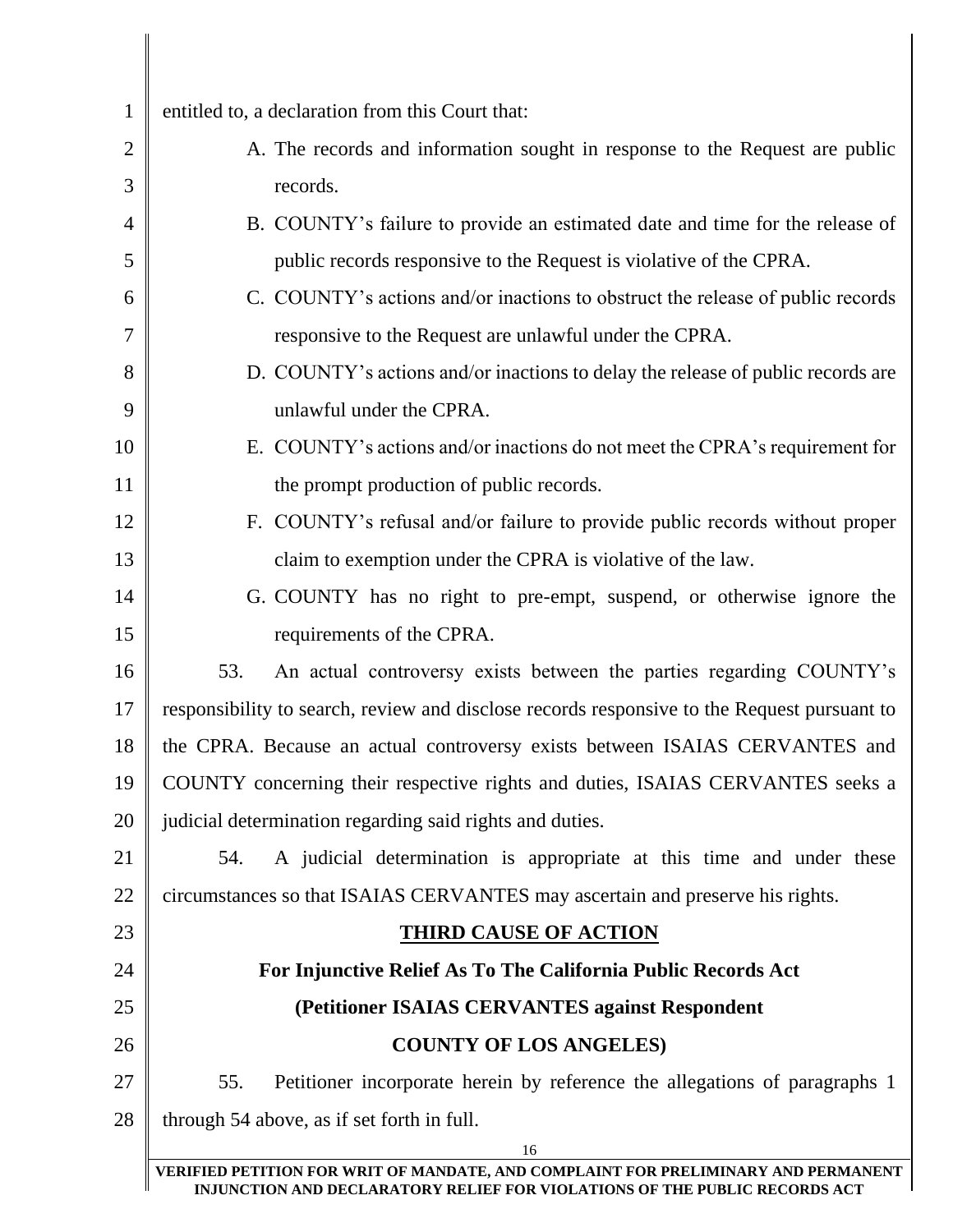| $\mathbf{1}$   | COUNTY's refusal to perform its ministerial duties under the CPRA has and<br>56.              |
|----------------|-----------------------------------------------------------------------------------------------|
| $\overline{2}$ | continues to cause Petitioner ISAIAS CERVANTES irreparable harm in withholding public         |
| 3              | information vital to ISAIAS CERVANTES, and the public at large.                               |
| 4              | A temporary restraining order, preliminary injunction and permanent<br>57.                    |
| 5              | injunction should issue directing COUNTY to immediately release the responsive records        |
| 6              | sought by ISAIAS CERVANTES as required by law.                                                |
| 7              | 58.<br>ISAIAS CERVANTES is likely to prevail on the merits and establish that                 |
| 8              | COUNTY, by its actions, violated Government Code § 6250 et seq.                               |
| 9              | 59.<br>ISAIAS CERVANTES has no plain, speedy and adequate remedy at law, in                   |
| 10             | that unless COUNTY is enjoined by this Court, as set forth herein, ISAIAS CERVANTES           |
| 11             | will be unable to otherwise secure the public records it seeks in a prompt manner as required |
| 12             | under the CPRA.                                                                               |
| 13             | <b>PRAYER FOR RELIEF</b>                                                                      |
| 14             | <b>WHEREFORE, Petitioner prays as follows:</b>                                                |
| 15             | A. That this Court set "times for responsive pleadings and for hearings in these              |
| 16             | proceedings with the object of securing a decision as to these matters at the earliest        |
| 17             | possible time," as provided in Government Code § 6258;                                        |
| 18             | B. That the Court issue a peremptory writ of mandate directing COUNTY to provide              |
| 19             | Petitioner with all requested records except those records that the Court determines          |
| 20             | may lawfully be withheld within 10 days;                                                      |
| 21             | C. That this Court find that the records Petition seeks in its Request are public records;    |
| 22             | D. That this Court find that COUNTY has violated the California Public Records Act;           |
| 23             | E. That this Court set an Order to Show Cause Re: Preliminary Injunction Mandating            |
| 24             | the COUNTY comply with California Public Records Act;                                         |
| 25             | F. That this Court order COUNTY immediately disclose all responsive public records            |
| 26             | sought through the Request;                                                                   |
| 27             | G. That this Court order COUNTY to pay ISAIAS CERVANTES' reasonable                           |
| 28             | attorneys' fees and costs of suit pursuant to Gov. Code $\S$ 6259, Code of Civ. Proc. $\S$    |
|                | 17<br>VERIFIED PETITION FOR WRIT OF MANDATE, AND COMPLAINT FOR PRELIMINARY AND PERMANENT      |
|                | INJUNCTION AND DECLARATORY RELIEF FOR VIOLATIONS OF THE PUBLIC RECORDS ACT                    |